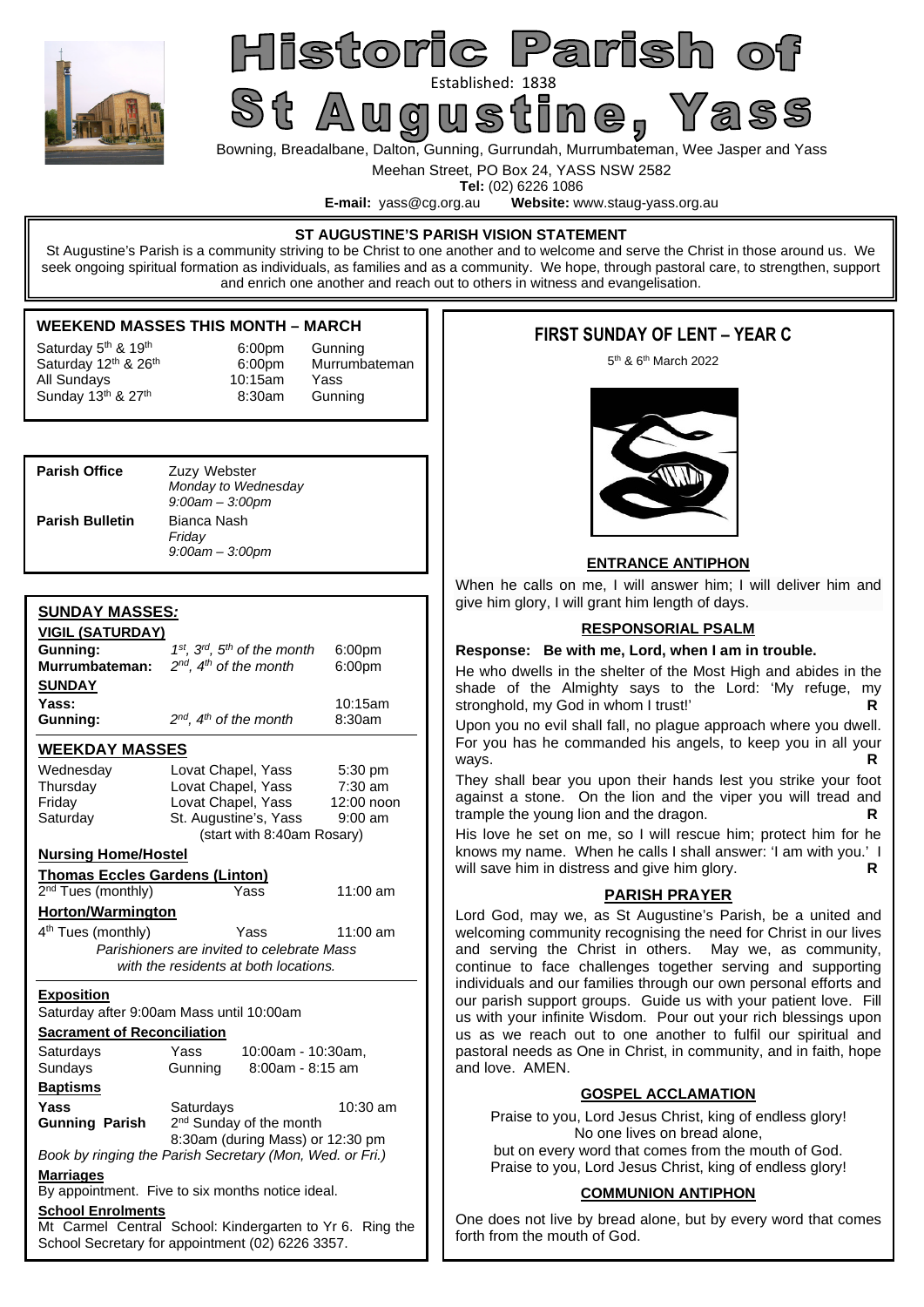# *Thoughts from the Presbytery*



| <b>Parish Priest</b>                   | Father    | Peter My    |
|----------------------------------------|-----------|-------------|
| <b>Youth Worker</b>                    | Clare     | Healey      |
| <b>Chair Finance Committee</b>         | Paul      | O'Mara      |
| <b>Chair Parish Council</b><br>acting) | Bryan     | Coleborne ( |
| <b>Principal of the School</b>         | Michael   | Green       |
| <b>School Community Council</b>        | Amber     | Maher       |
| <b>Sacramental Team Leader</b>         | Dianne    | Carey       |
| <b>DCIA</b>                            | Conovious | $C$ olbort  |
|                                        |           |             |

#### ACKNOWLEDGEMENT OF COUNTRY

We acknowledge Aboriginal and Torres Strait Islander people as the traditional custodians of the land in which we meet.

We pay our respects to the Elders of the past, present and future.





*Last week we welcomed into our Church community:*

Cruz John child of Harley & Madison

*This week we welcomed into our Church community:* 

Henry Douglas child of Anthony & Melissa

#### **PROJECT COMPASSION**

Project Compassion boxes are ready for collection at the church.

#### **STATIONS OF THE CROSS**

6:00pm every Friday during Lent

#### **HOMILY**

#### **Temptations**

At his baptism in the River Jordan, Jesus clearly had a great religious experience. 'You are my beloved son, my favour rests on you.' He was confirmed in his sense of identity. But what then?

Would it be back to the carpentry shop? Would he join the Essenes, perhaps?

No. Listen to what happened: Jesus was driven by the Holy Spirit into the wilderness where the devil was waiting to put him to the test. What was the test?

The test was to realise that, even as the Beloved Son, he was not to be insulated from all the struggles and difficulties and setbacks of life. He would be challenged to live a life

– in harmony with the will of God,

– in which there would be no shortcuts to success.

Jesus was offered three shortcuts:

1. When he was hungry: bread out of stones, using miraculous powers for self-interest, to satisfy his own cravings.

2. When he wanted to change the world: absolute political power, to be handed to him by the devil to whom he should bow the knee.

| <b>Parish Finance Committee Members:</b> |                                                                                                                                                                      |                       |                                                                                                           |  |  |  |
|------------------------------------------|----------------------------------------------------------------------------------------------------------------------------------------------------------------------|-----------------------|-----------------------------------------------------------------------------------------------------------|--|--|--|
| Father<br>David<br>Paul<br>Irene         | Peter My<br>Garland<br>O'Mara<br>Carr                                                                                                                                | Stan<br>Mark<br>Trish | Waldren<br>Valencic<br>Gibbs                                                                              |  |  |  |
| <b>Parish Pastoral Council Members:</b>  |                                                                                                                                                                      |                       |                                                                                                           |  |  |  |
| VACANT<br>Brvan<br>Bob<br>VACANT         | (Youth)<br>Coleborne (Ecumenism) Michael Green (School)<br>Genevieve Colbert (Education)<br>Nash (Maintenance)<br>(Social Justice)<br>Ex Officio Member: Fr Peter My | Peter                 | Cleary (Liturgy)<br>Lourdes O'Keefe (Social)<br>Michael Van Wanrooy (Welfare)<br>Zuzy Webster (Secretary) |  |  |  |

3. When he needed to take risks: that angels would keep him safe – that the ordinary rules of gravity would be suspended just for him!

These were the three Temptations of Christ.

And His answer? 'I will persevere in my ministry, not expecting exceptional powers for myself. I will hold on to what I realised in a special way at my baptism. I am precious and loved by my Heavenly Father.

Each of us at our baptism heard those same words in the depths of our hearts – the core of our emerging personalities.

'You are my beloved son.'

'You are my beloved daughter.'

'My favour rests on you.'

This does not insulate us from the difficulties and hardships of persevering and trying to live a life in harmony with God's will.

Which means that you and I can expect, have experienced, Temptations.

And it probably won't be that hoary old preoccupation with sex. It *might* be, but, as we can see from the Gospel, even then it is likely to show signs of the threefold pattern. Think of any temptation in an important matter and look for this pattern:

1. I want the whole world to change to satisfy me, *or*

2. I want to exercise power over others, coercive or manipulative, *or*

3. I want to take stupid risks and come out unscathed/unharmed, *or*

all three!

What must we do when such temptations assail us?

First, realise that such temptations come from an enemy already defeated by Christ – in his own time of temptation and definitively on the Cross. They are much less powerful than they seem – the last gasp of the vanquished devil.

Second, really believe that you are a beloved child of God through the gift and privilege of the Sacrament of Baptism.

Imagine if you and I really believed that and integrated it into our lives – then, as a consequence of living out that belief,

Then, the hungry would be fed, not having to pray for stones to be turned into bread.

Then, politics would change, abandoning the diabolical use of power to divide people.

Then, the infantile fantasy that someone will always come to the rescue would give way to taking risks with our lives as adults willing to face the consequences.

In the presence of temptations, hang on to the belief/faith in your true identity.

I am, you are, we are, beloved sons and daughters of God.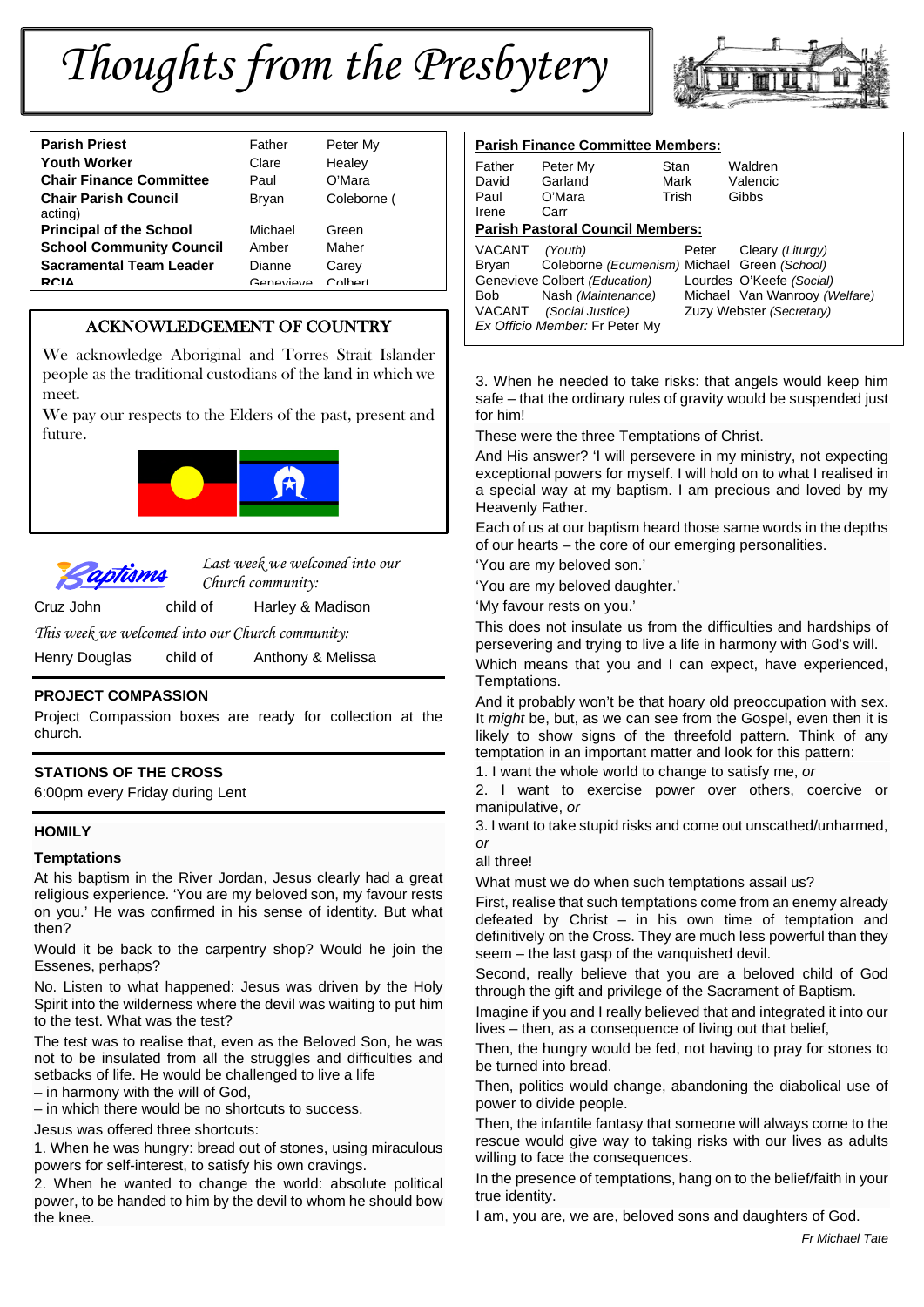### First Reconciliation



23rd March 2022 Please pray for . . .

- Darcy Bell Egan Bradley Billy Buser Chloe Caldow Addison Cooke Declan Cooke Sofia Da Deppo Jessica Davis Fletcher Douglas Isabella Dunstan Charlie Field Ava Leighton Zali Lenon Lucy Miller Natalia O'Connor Isabelle Pidgeon Christine Raniga Olivia Scanlon Zoe Seselja Josephine Streatfeild Phoenix Streatfeild Amber Watson
	-

### *SACRAMENTS 2022*

**RECONCILIATION** (Year 4 and above) Wednesday 23rd March 6:00pm St Augustine's

**FIRST EUCHARIST** (Year 4 and above) Sunday 19<sup>th</sup> June 10:30am St Augustine's

#### **CONFIRMATION**

Heath Wood

September – date to be confirmed

**RECONCILIATION** (Year 3 and above) November – date to be confirmed

#### **LADIES MORNING TEA**

*When*: Thursday 10<sup>th</sup> March *Where*: Yass Soldiers Club, Meehan Street, Yass *Time*: 10:00am



ALL WELCOME



#### **MUSIC MINISTRY**

#### *WANTED SINGERS AND MUSICIANS FOR EASTER CEREMONIES.*

If any parishioners would like to help out with the singing or just learn the songs that we will be doing, please email or phone Anne Eade eade4@netspace.net.au or 0407 940 043.

Practice times to be advised but most likely after Mass on Sunday for approximately 1 hour.

All are welcome.

#### **CARITAS UKRAINE APPEAL**

Caritas Ukraine is on the ground during the unfolding humanitarian crisis.

Caritas' appeal for the Ukraine will help provide assistance including emergency shelter, food, clean water, transportation services, and support to people affected by this crisis.

Donate today at www.caritas.org.au/ukraine or call 1800 024 413 toll free.

#### **VIGIL FOR UKRAINE – 11th MARCH**

*5:30pm – 6:15pm*

Vigil for Ukraine is a secular event that is open to all, and a chance to reflect on our hopes for a peaceful Ukraine. *Location*: Rotary Peace Bell in Nara Peace Park, Yarralumla. The bell will ring out, and there will have a minutes' silence.

*Contact:* jatcanberra@gmail.com or call on 0407 212 885.

#### **CATHOLICCARE / ARCHDIOCESAN MARRIAGE PREPARATION PROGRAM – 9th MARCH**

*5:00pm – 9:00pm* 

Marriage Preparation program for engaged couples. Includes FOCCUS questionnaire, dinner, evening formation program and a private, follow-up couple discussion with a CatholicCare counsellor.

Information and registration at www.marriagefamily.org.au

#### **PROJECT COMPASSION LAUNCH, 2022**

Caritas CEO Kirsty Robertson & Archbishop Prowse have launched Project Compassion virtually this year at this link: tinyurl.com/caritascg22.

If you need resources or wish to hear more about the work of Caritas, contact your new Diocesan Director Beth Doherty on 0432 608 310 or Elisabeth\_doherty@hotmail.com. Visit the website at: www.caritas.org.au.

#### **TRIBUNAL OF THE CATHOLIC CHURCH**

Marriage breakdown is a traumatic experience for all those concerned. The Church reaches out in support of those who are divorced, while upholding the permanence of a true Christian marriage. The Canberra Office of the Tribunal extends an invitation to any divorced person who would like to talk about the annulment process.

You can be assured that your privacy will be respected.

Should you choose to apply for an annulment, you will be guided and supported through the process.

For further information please phone the Canberra Office of the Tribunal Office on 6239 9813 or email tribunal@cg.org.au

#### **MEMBERSHIP OF THE ARCHDIOCESAN FINANCE COUNCIL**

The Archbishop extends an invitation to persons of good standing in the community who have the requisite qualifications and experience to nominate for membership of the Archdiocesan Finance Council.

The goal of the AFC is to ensure that the stewardship and administration of the temporal goods of the Archdiocese is in keeping with the spirit of the Gospel, the teaching of the church and the provisions of the Code of Canon Law. Meetings are held every three months with additional meetings as required.

For further information and the lodgement of expressions of<br>interest oplease contact Ms Helen Delabunty interest please contact Ms Helen Delahunty helen.delahunty@cg.org.au

Closure date: 25 March 2022.